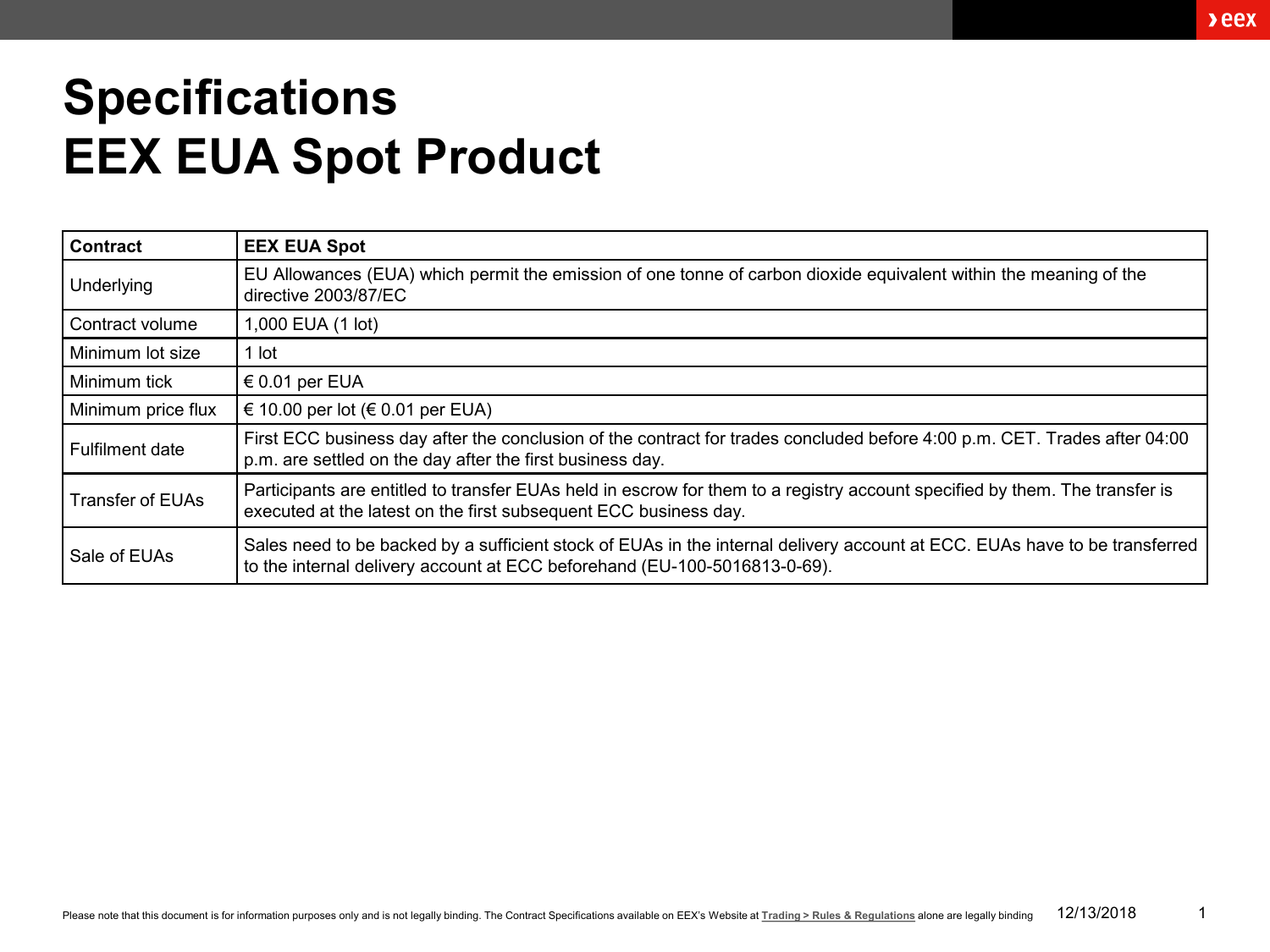## **Specifications EEX EUA Futures Product**

| <b>Contract</b>         | <b>EEX EUA Futures</b>                                                                                                                                                                                                                                                                                                                                    |
|-------------------------|-----------------------------------------------------------------------------------------------------------------------------------------------------------------------------------------------------------------------------------------------------------------------------------------------------------------------------------------------------------|
| Underlying              | EU Allowances (EUA) which permit the emission of one tonne of carbon dioxide equivalent within the meaning of the<br>directive 2003/87/EC                                                                                                                                                                                                                 |
| <b>Maturities</b>       | • Monthly futures: The current and the next 2 months unless December or Quarter Future expires at the respective maturity<br>date<br>• Quarterly futures: The current and the next 11 quarters unless December future expires at the respective maturity date<br>• Yearly futures: December maturities for the current and the next 8 years               |
| Contract volume         | 1,000 EUA (1 lot)                                                                                                                                                                                                                                                                                                                                         |
| Minimum tick            | € 0.01 per EUA                                                                                                                                                                                                                                                                                                                                            |
| Minium price flux       | $\in$ 10.00 per lot (€ 0.01 per EUA)                                                                                                                                                                                                                                                                                                                      |
| Last trading day        | The Last Trading Day is the last Monday of the maturity month that fulfills the following prerequisite:<br>Neither this Monday nor one of the following four calendar days is a public holiday in Great Britain. If that specific Monday is<br>not an exchange trading day at EEX, the Last Trading Day is the exchange trading day following that Monday |
| Delivery                | The second ECC business day after the last trading day                                                                                                                                                                                                                                                                                                    |
| <b>Transfer of EUAs</b> | Participants are entitled to transfer EUAs held in escrow for them to a registry account specified by them. The transfer is<br>executed, at the latest, on the first subsequent ECC business day.                                                                                                                                                         |